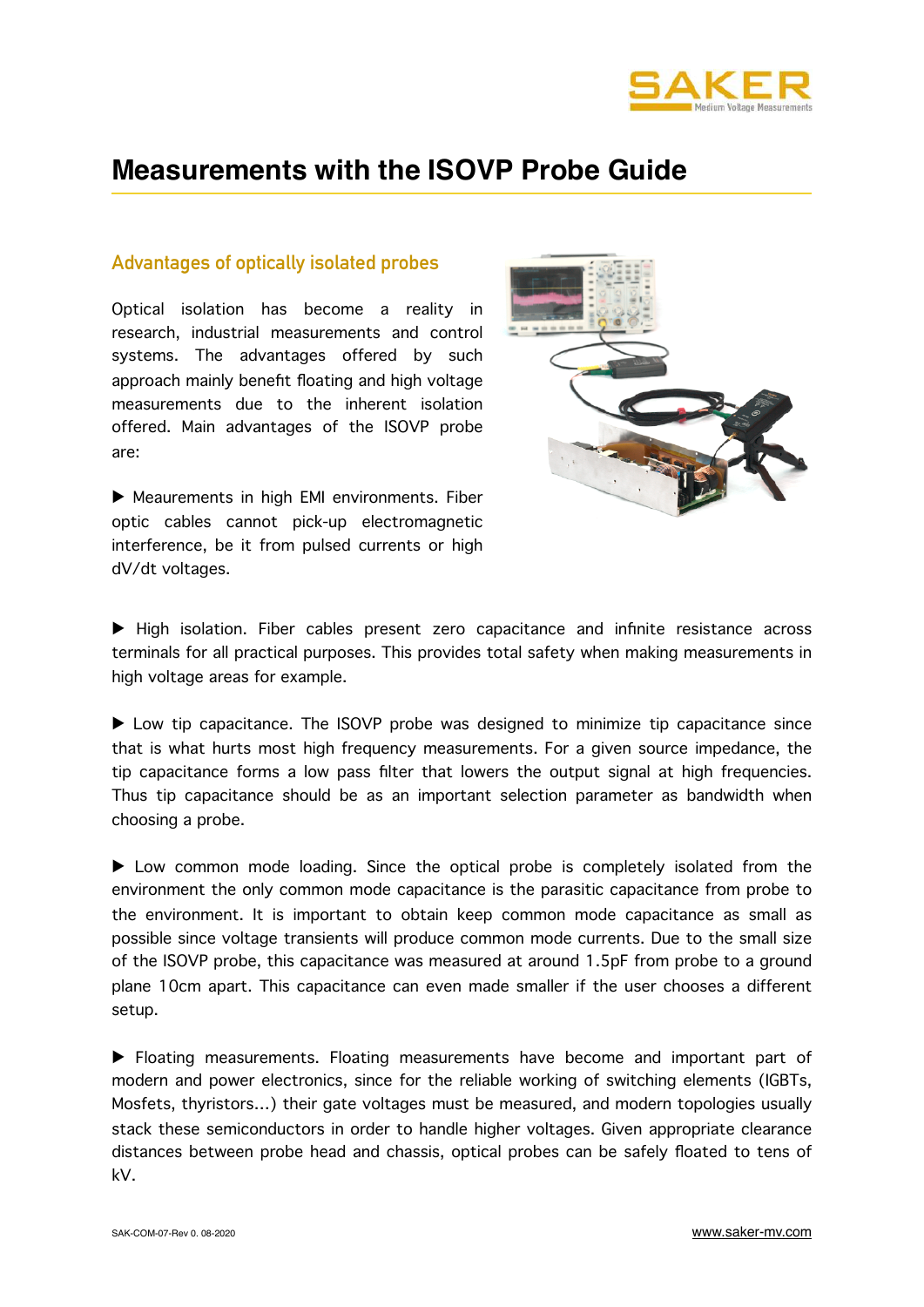▶ High common mode rejection. In power electronics not only it is the norm to find high common mode voltages but also quickly changing ones. And here is where the common mode loading and fiber isolation advantages of optical probes comes into play. Differential probes do have a limited and rapidly decreasing rejection ratio as frequency increases whereas optical probes offer an improved rejection.

▶ Selectable cable length. Up to 15m of fiber cable can be fitted between probe head and receiver.

▶ Hot zero and gain calibration. Due to drifts and temperature changes it is necessary to calibrate optical links. The ISOVP does calibrate the offset and amplitude of the signal and does it while the source is still connected. This increases user safety since there is no need to reach into potentially hazardous areas.

▶ Remote standby and power-off. To increase user safety and battery duration it is possible to put both probe head and receiver into standby mode by pressing a button.

▶ Compatibility with all oscilloscopes. The ISOVP probe can be connected to any scope via a BNC cable. A internal 50 Ohm termination is necessary for proper functioning of the probe but even scopes that do not have this feature can use the probe with an external 50 Ohm feedthrough. An optional external termination (code ISOVPTERM) can be obtained.

Differential probes have been the staple in the measurement of floating voltages. However they are not true isolated devices, their bandwidth is modest and common mode rejection is limited both by high frequency signals and sources with mismatched impedance. Also they are usually noisy and no apt for measuring low voltage values. As an additional remark it should be noted that some high voltage differential probes can show a highly degraded common mode rejection after some time from their manufacture. This is due to poor choice of substrate in the high impedance divider section that may change its dielectric properties without provision for the user to adjust it.

# **Typical Measurements with the ISOVP probe**

The maximum differential voltage input voltage of the ISOVP is specified as  $\pm 2.5$ V although it will not saturate for slightly higher inputs. The included attenuators, x10 and x50 extend the input range to cover most practical measurement needs.

The input connector in the ISOVP probe and attenuators is a SMB RF type, which is convenient for its ease of use, as it is widely available, requires no torque wrench and can be connected to common RG174 or similar coaxial cables. Saker recommends the use of good quality SMB connectors, for example reference R114082000 from Radiall.

When manually positioning the probe head keep in mind the unit is physically joined to the receiver unit, so that when pulling the probe head you may accidentally throw the receiver into the floor. Also care must be taken not to trip over the fiber cable that joins both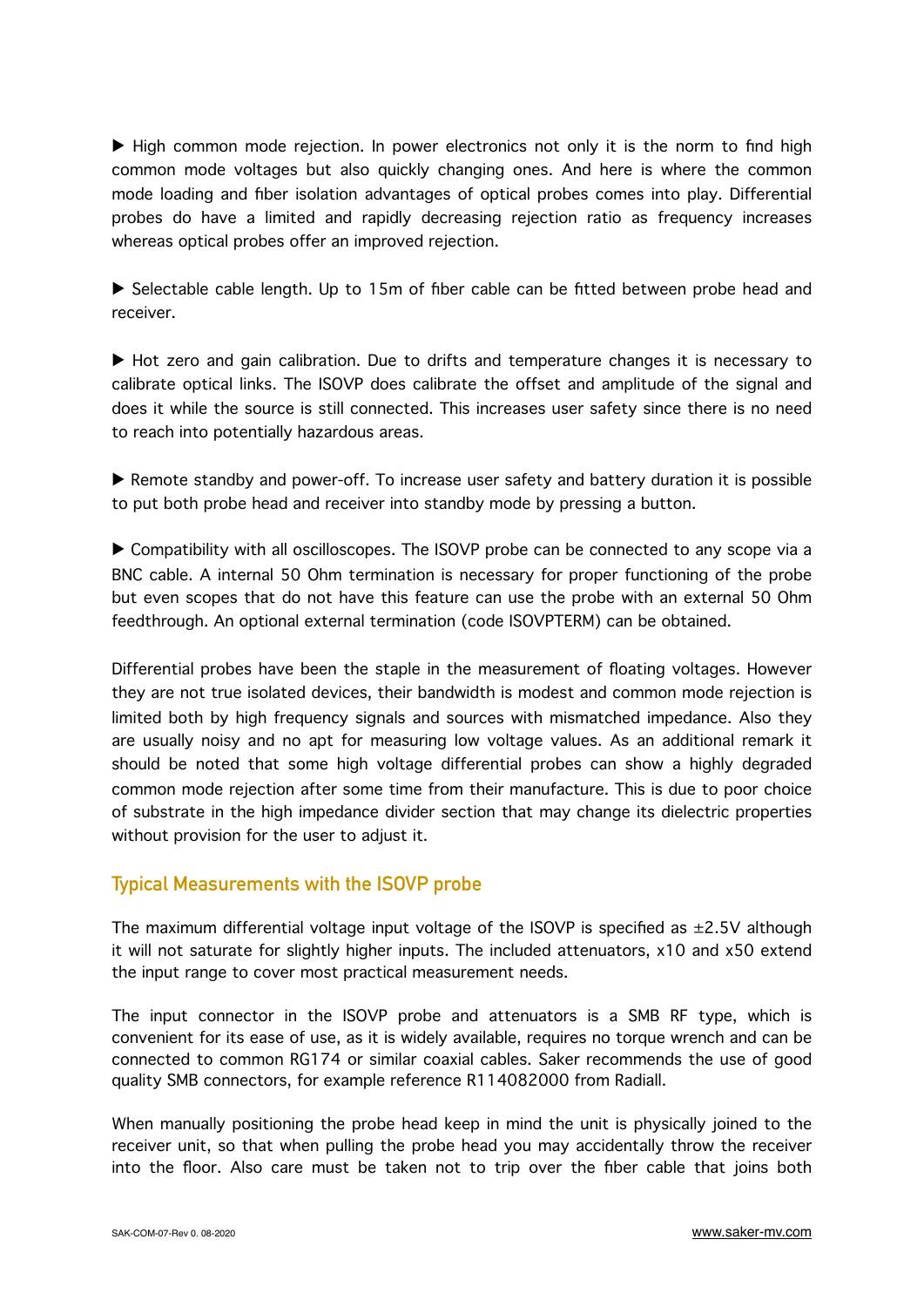receiver and probe head as this will probably send both units to the floor possibly causing a unit fault.



SMB type input<br>Attenuators included with the ISOVP probe connector connector

It is always recommended that the probe head be installed over a tripod mount. This will give the probe some mechanical stability and assure clearance between the probe and its surroundings. Always remember that all metallic parts in the probe head are at the same potential.

The ISOVP unit comes with two adapter cables, one with mini grabbers, the other unterminated so the user can make the appropriate connection to the particular setup. The mini-grabbers will easily connect to thin wires or small IC pins like the SO-8 package. The unterminated SMB cable leaves freedom of choice for the user to make additional terminations. In most measurement cases a typical straight 2,54mm 2 pin header installed in the board will make for a good enough connection. Additional SMB unterminated cables can be obtained (code ISOVPUC).



Top and middle: SMB cable with mini-grabbers and unterminated SMD cable (included with the ISOVP probe). Bottom: customer adaptation of an SMB to 2,54mm straight pin cable

Place the probe head firmly in a surface so that it won't accidentally fall, use plastic tie straps if necessary. Once all electrical connections are made, turn-on both probes. The receiver can be placed in the low-voltage safe-area. To save battery it is recommended to place the probe and receiver in standby from the receiver whenever measures are not necessary, this can be done with just a key press in the receiver. Also before taking scope measurements calibrate the probe with the CAL button, and do so from time to time if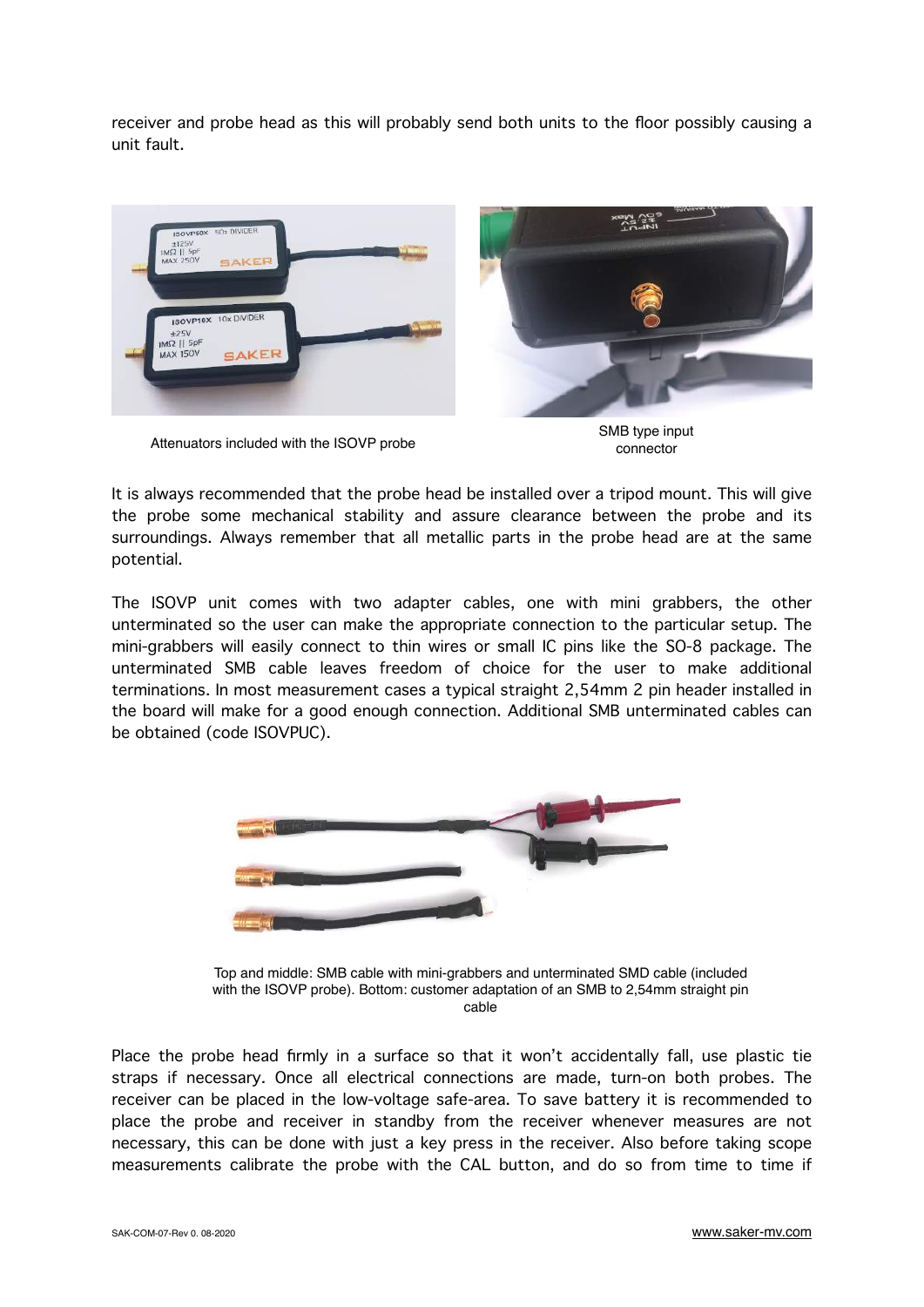

Two ISOVP probes with x10 attenuators measuring IGBT gate voltages in a medium voltage multilevel inverter. Note the use of tripods in the probe heads (client provided image)

ambient temperature changes quickly. The ISOVP supports hot calibrations so that you don't need to disconnect the DUT (Device Under Test).



Probing an optocoupler with the supplied mini-grabbers

Remember that the receiver requires a 50 Ohm load for the probe to calibrate. If calibration fails check if the center pin of the oscilloscope input BNC is making proper contact with the provided BNC cable.

### **Low level measurements**

The ISOVP probe is well suited to the measurement of low level signals specially if a digital scope with excess bandwidth and sample rate is used.

The inherent x10 attenuation of the ISOVP probe increases noise seen in the scope relative to the signal. However modern digital scopes feature a useful High-Resolution mode that will remove most of the noise from the signal. Moreover, although traditionally 8-bit digital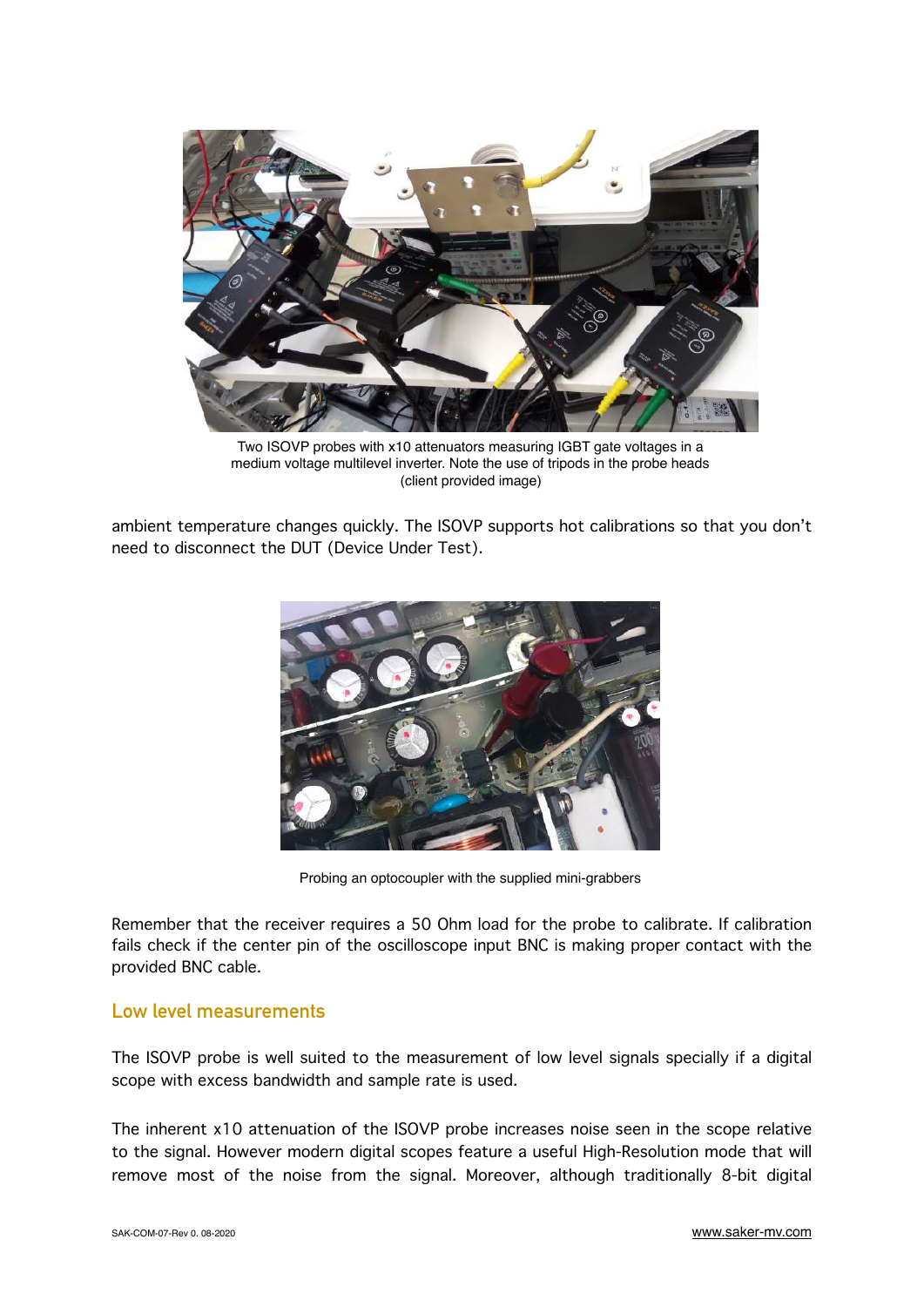scopes have been the norm, scopes with 12 and 14-bit ADCs are starting to be common in the marketplace. All of this features translate into clearer signals and more noise removed.

As an example we generated a 10mVpp 10kHz square wave and fed it into the ISOVP head with no attenuator. The 8-bit scope was set to High-Res mode, the result of the measurement can be seen in the next image. With 10, 12 or 14 bit scopes the improvement would be more appreciable. The measurement of low levels like this can be useful in noise and ripple measurements.



#### **Ripple measurements**

Ripple can be a sign of potential design and reliability problems in some systems. Usually ripple is riding on top of a DC level and most scopes have limited DC offsetting capability when the vertical scale is set to a more sensitive setting. Power supply lines or lines into which switching spikes do interfere could be the target for ripple measurements.

To aid in these measurements, Saker offers an external DC blocking capacitor (ordering code ISOVPDC) with SMB input/connectors. It has a 500V rated 1uF capacitor inside, DC voltage rating that is enough for most practical applications. The AC voltage limit for this accessory is 20Vpk and is there to protect the input of the next stage.

# **Measurement of high voltages using commercial probes and ISOVP**

The maximum measurable voltage with the ISOVP using the included attenuators is limited to about 130V. However there are practical situations where a user may need to measure higher voltages such us those found in bus capacitors, Vce from IGBTs or floating inductors.

The input impedance of the ISOVP probe is specified as 1MOhm with a small capacitance in parallel. This mimics the impedance seen in oscilloscopes and thus the probe is well suited to the use of third-party probes such as common x10, x100 and x1000 passive probes found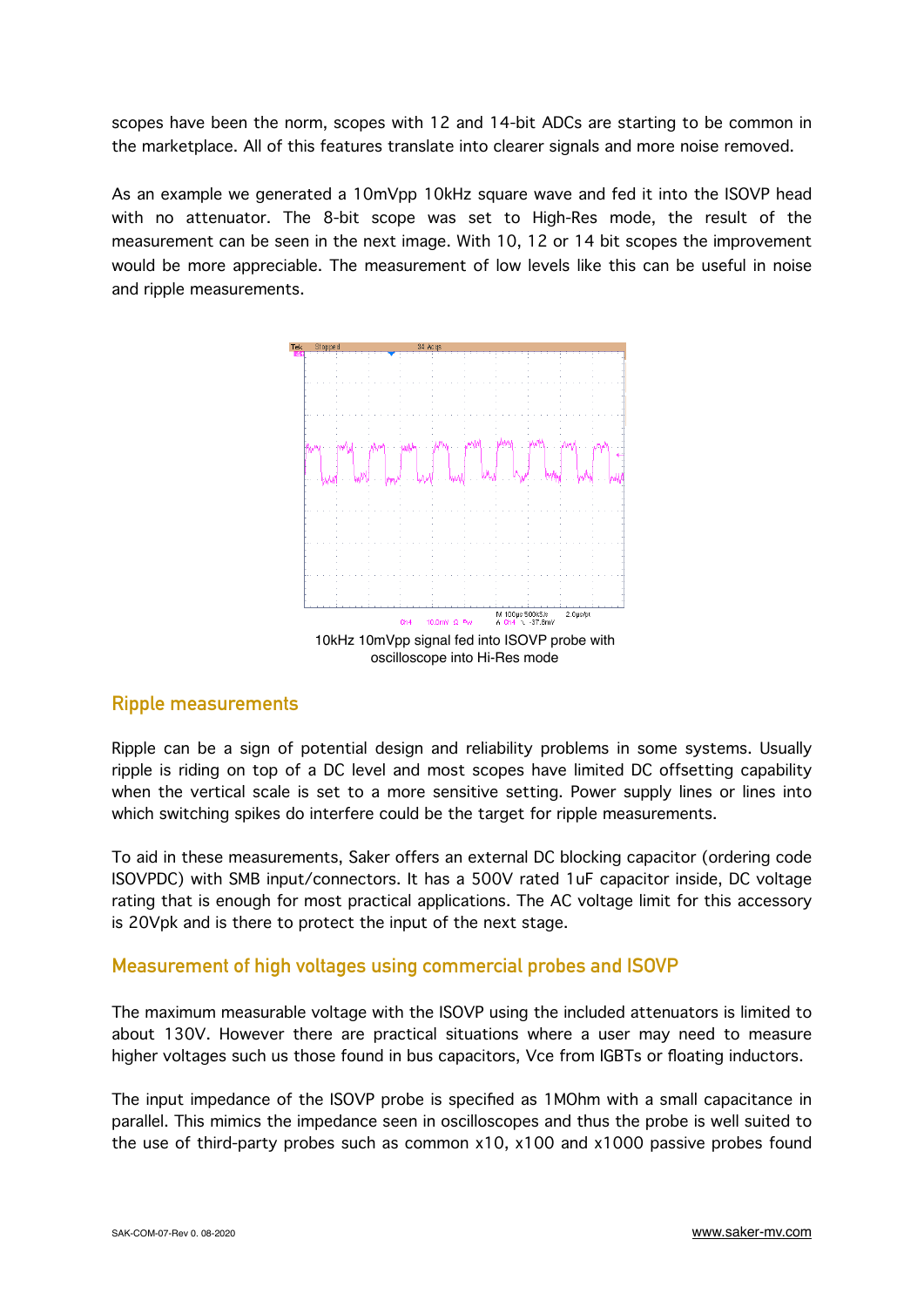in the market. The use of x1000 high voltage probes is of special interest due the ample measurement range that they provide.

A well known x1000 probe in the market is the Tektronix P6015A, with a 100MOhm and 3pF input impedance and 75MHz in bandwidth. The use of this probe also adds some delay, 15ns for a 10ft cable. The output compensation box can support scopes with an input capacitance from 7 to 49 pF. For proper pulse accuracy it is of utmost importance to perform the adjustment of the compensation probe box in pulse response for the particular scope that the user is going to make measurements with. A 1000V or higher square pulse should be used to perform such adjustment.

A probe like the P6015A can be connected directly to either the ISOVP probe or through the x10 or x50 attenuators. Together they will allow the user to make safe floating and high voltage measurements. The 6pF input capacitance of the ISOVP probe plus the around 4pF that a BNC RF Tee adaptor adds will bring the P6015A compensation box into adjustment range.



Connection of a 1000x probe through a BNC T. Other types of probes can be connected in the same way. The additional BNC port can be used to add extra compensation capacitance in case the probe needs it.

#### **Measurement of floating signals with high common mode voltages**

Measurements with differences between grounds, or common mode voltages, are called floating measurements and are said to float by the amount of common mode voltage. An ideal floating measurement would be insensitive to the common mode signals. Common mode voltages can be fairly constant over time or fast varying, the latter happening in modern switched converters.

Modern power electronic topologies rely heavily on switching semiconductors that are stacked to handle higher voltages. Topologies such and CHB, NPC or typical H bridges are examples of this type. In this environment floating measurements are a must for proper troubleshooting, but most probes are ground referenced leaving the user with the only option of differential probes and their limitations or floating a scope with its inherent hazards.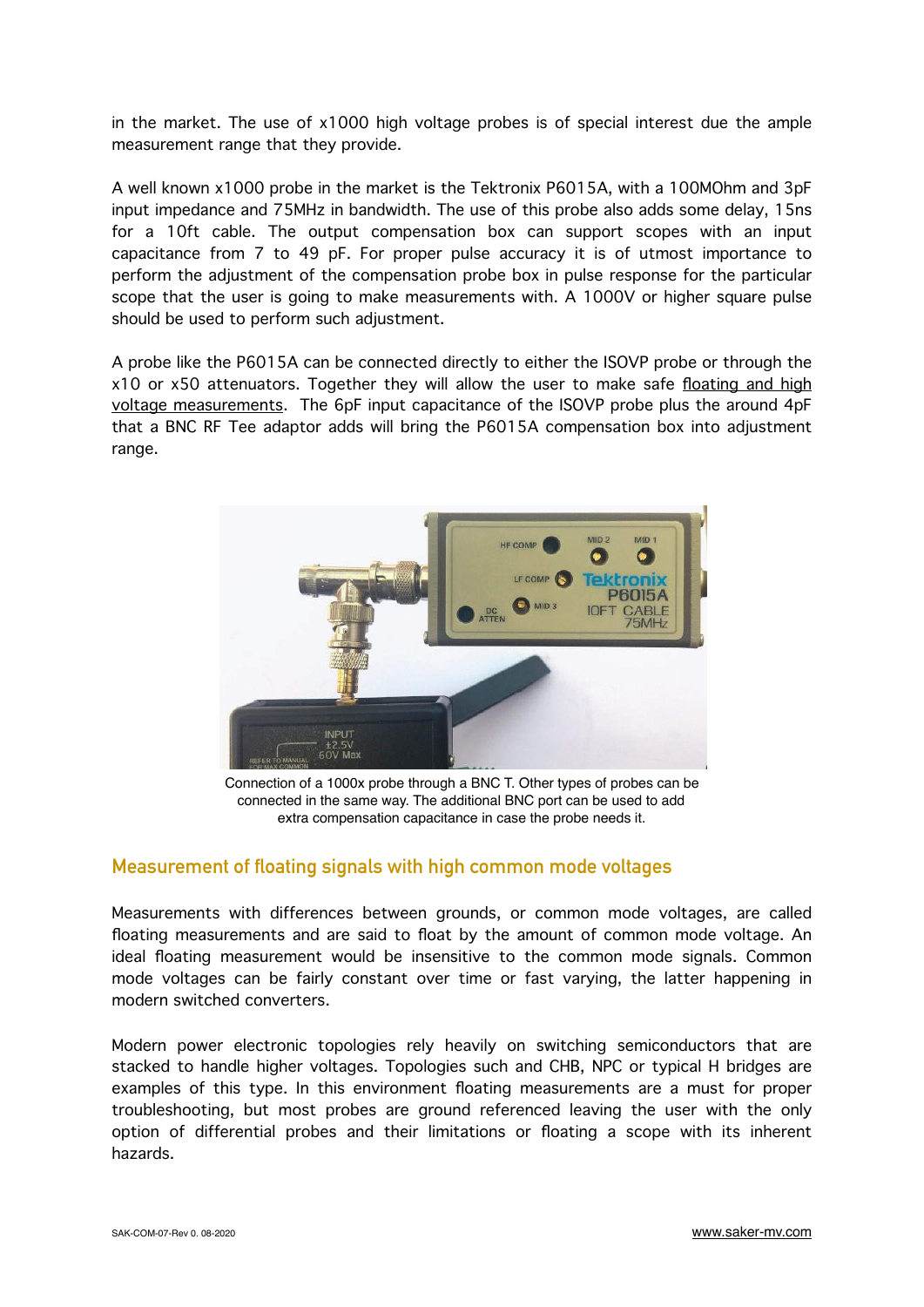Although some measurements seem to be ground referenced they are best considered as floating measurements since stray inductance and resistance from one of the probing points to ground greatly affect the measurement in high current or fast pulsed systems.

In general the magnitudes that must be considered when making floating measurements are the following:

- Differential voltage between probing points
- Source impedance in the probing terminals
- Maximum common mode voltage
- Maximum slew rate of the common mode voltage



A to B measurement will be greatly affected by high currents and pulsed voltages by stray L and R if taken as a ground referenced measurement. High side gate voltage C to D measurement is typical in power electronics and will need a properly rated probe not only for that particular common mode voltage but also for the switching speeds created by the low side MOSFET.

Optical probes are specially useful when making floating measurements and the ISOVP probe can be safely floated to thousands of volts and will only slightly load the probing points.

As as test platform for generating large and fast common modes the circuit in the next image was built. By limiting the MOSFET switch current with a large drain resistor it is possible to create varying common mode voltages with high slew rate. A 4.5kV MOSFET (IXTH02N450HV from Ixys) was used in these tests. A 1.5V battery powered 40kHz oscillator is floated at the drain of the MOSFET and the ISOVP probe is set up to measure this voltage directly with no attenuators attached.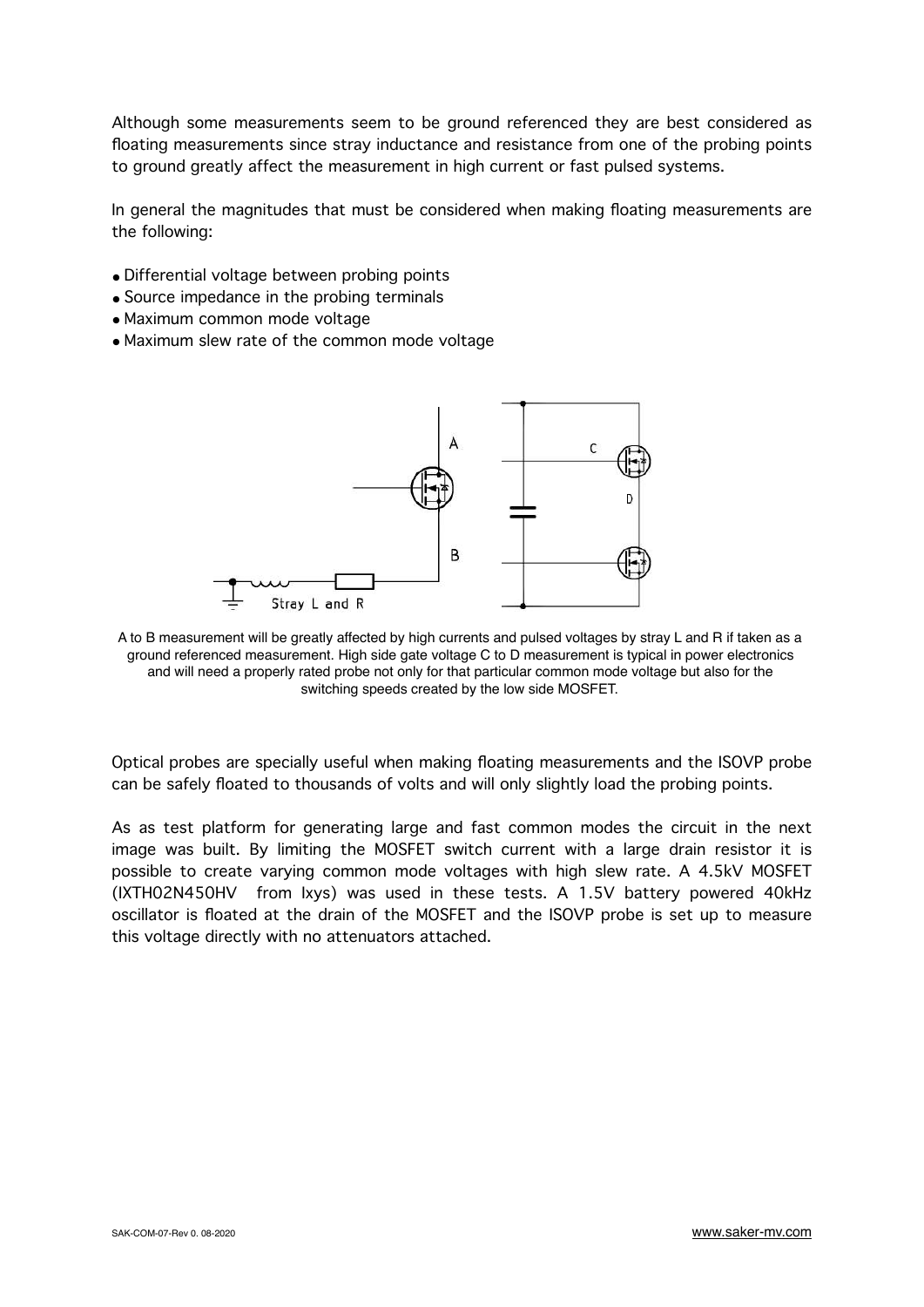

Test circuit for generating fast varying medium voltage common modes. Measuring a 1.5Vpp signal riding in a 3.6kV voltage presents a challenge for any researcher. Oscillator and driver are



(A-B) measured with ISOVP probe. CH3: Mosfet Vgs. CH4: Mosfet Vds



Detailed view of switching pulse. To the left of the CH4 falling edge, the oscillator (CH2) is floating at 3.6kV and at nearly 0 to its right. Such a low voltage measurement is nearly impossible to make with a differential probe given the high common mode of the signal, noise

In making this kind of measurement it is important to keep enough clearance from probe to any metallic part near the circuit. The faster the dV/dt the greater the leakage current will be for a given common mode capacitance.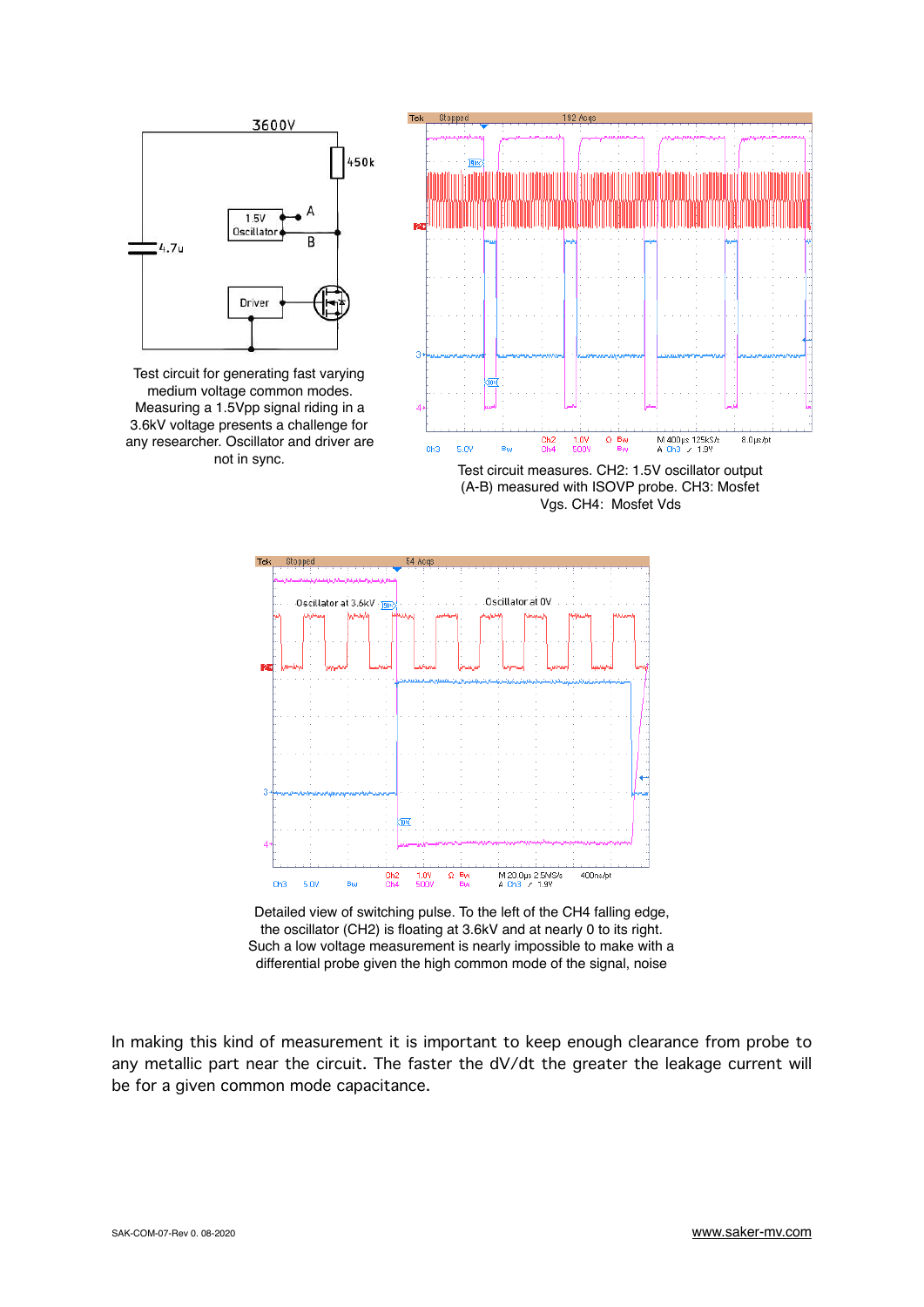

Falling edge detail of Mosfet drain. CH3: Mosfet Vgs. CH4: Mosfet Vds, has a slew rate in excess of 35kV/us. R1: Oscillator output captured with slight 0.2V distortion from common mode interference at the time of switching

Same measurement as graph in left but with a 500V rail instead of 3600V

## **About CMRR of probes**

A perfect probe would sense only the desired voltage component and reject the entire common mode voltage component. Usually ground referenced probes cannot be used where common modes are present unless the scope itself is isolated. Thus the traditional go to solution has been the differential probe.

Common Mode Rejection Ratio is a measure of how much the amplifier rejects the common mode voltage with respect to the differential voltage. Differential probes are known to have a less than admirable CMRR at high frequencies and the problem gets worse if the impedance of the source is unequal. In optical probes the amplifier is single-ended and since it is floating and there is no ground return an imbalance in source impedances does not imply a worsened CMRR.

Typically CMRR becomes smaller as frequency increases. For historic reasons and easiness CMRR has been measured with a varying frequency tone. However in real life applications no one is measuring pure sine waves but pulsed signals that have multiple frequency components. In reality a performance measure based on slew-rate would be more useful for the developer.

In practice CMRR vs frequency measurements are mostly used to compare performance against different manufacturers and as a marketing tool. However even for this application they are tools with shortcomings. For one, there is not a clear and standard test setup that manufacturers should adhere to, for example the power level of the tone applied as common mode signal. Also CMRR is dependant on the input voltage range of the probe, ie CMRRs would be different for probes with a  $\pm 0.5$ V,  $\pm 1$  or  $\pm 10$ V input range. Finally some manufacturers include in the CMRR the inherent attenuation of the probe to make for better looking numbers.